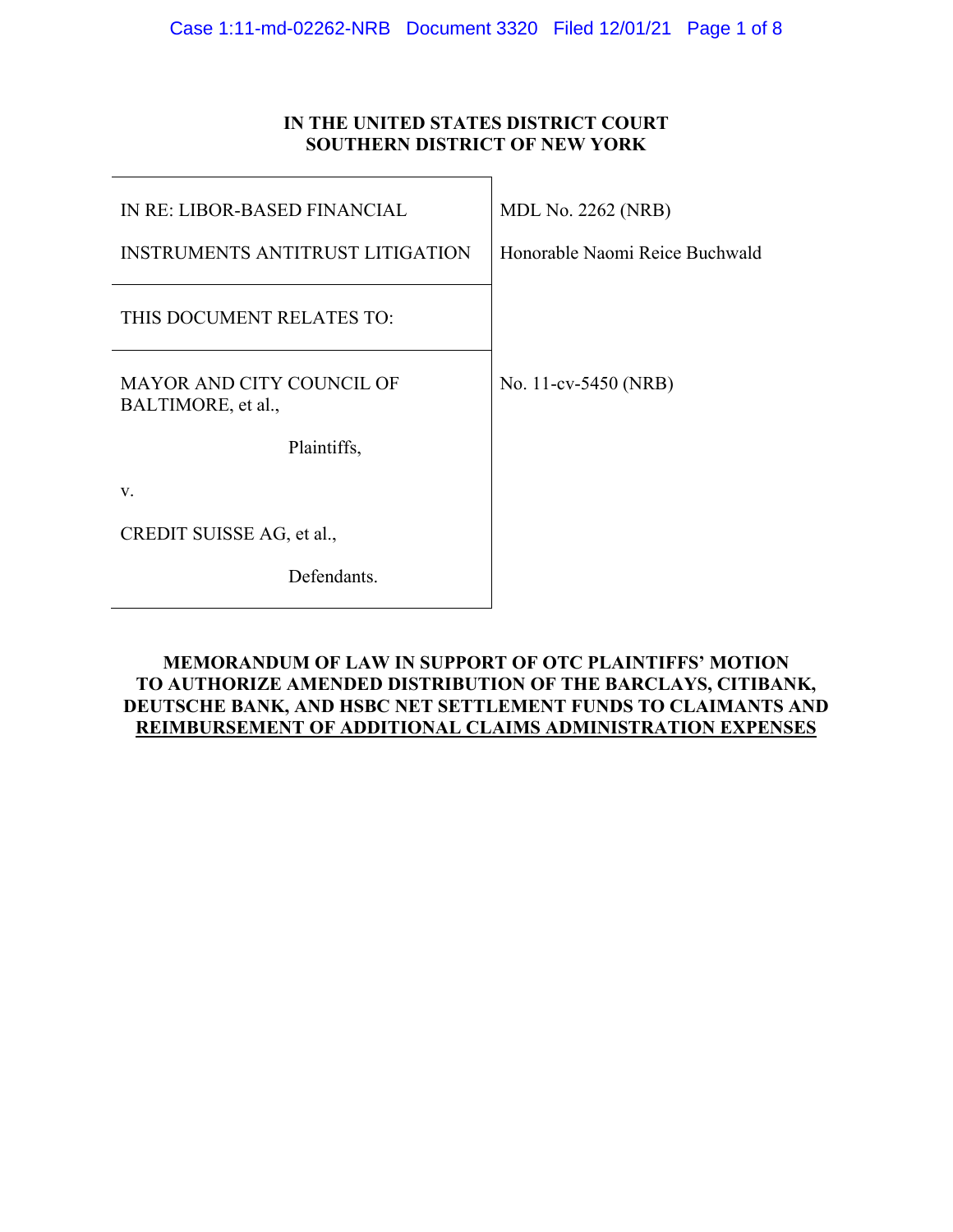### Case 1:11-md-02262-NRB Document 3320 Filed 12/01/21 Page 2 of 8

 Pursuant to Federal Rule of Civil Procedure 60(b), Class Counsel respectfully requests that the Court amend its order authorizing the distribution of the net settlement funds in the class settlements reached by OTC Plaintiffs with Barclays Bank plc ("Barclays"), Citibank N.A. and Citigroup, Inc. ("Citi"), Deutsche Bank Aktiengesellschaft ("Deutsche Bank"), and HSBC Bank plc ("HSBC") (the "Settlements"), *see* Dkt. 3294 ("Distribution Order"), to account for two claims that had been inadvertently excluded from the prior distribution. That rule permits the Court to alter a judgment or order under certain circumstances, including "mistake, inadvertence, surprise, or excusable neglect." Fed. R. Civ. P. 60(b)(1). It also includes a residual provision for "any other reason that justifies relief," Fed. R. Civ. P. 60(b)(6), which "confers broad discretion on the trial court to grant relief when appropriate to accomplish justice." *United Airlines, Inc. v. Brien*, 588 F.3d 158, 176 (2d Cir. 2009) (quoting *Matarese v. LeFevre*, 801 F.2d 98, 106 (2d Cir. 1986)). Because these two claims were excluded from the distribution due to processing errors not primarily attributable to the claimants, and because the claims would have been otherwise allocated \$254,117 and \$68,484, *see* Declaration of S. Ilan Guedj in Support of OTC Plaintiffs' Motion to Authorize Amended Distribution of the Barclays, Citibank, Deutsche Bank, and HSBC Net Settlement Funds to Claimants and Reimbursement of Additional Claims Administration Expenses ("Guedj Decl.") ¶ 5; *see also* Guedj Decl., Ex. 1, it would be within the district court's discretion and serve the interests of justice to authorize distribution in accordance with the amended *pro rata* determinations submitted herewith.

\* \* \*

On July 12, 2021, this Court entered an order authorizing distribution of the net settlement funds from the four Settlements and the reimbursement of certain expenses incurred by Class Counsel for the efforts of Claims Administrator Rust Consulting, Inc. ("Rust") and

2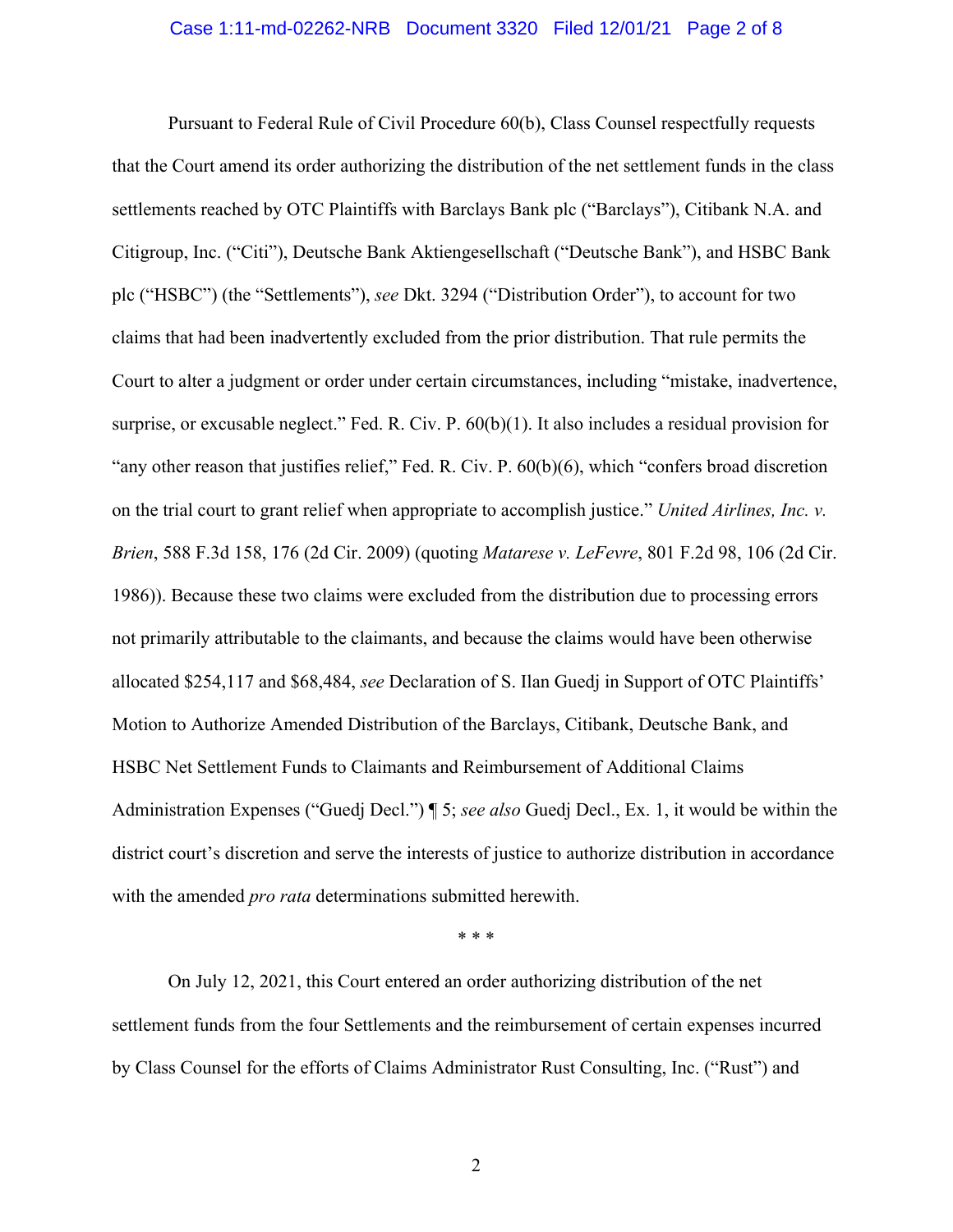#### Case 1:11-md-02262-NRB Document 3320 Filed 12/01/21 Page 3 of 8

Bates White LLC ("Bates White") in connection with claims administration. *See* Dkt. 3294. After that Distribution Order was entered, Rust received inquiries from various claimants, including certain third-party filers, regarding their allocations from the Settlements. *See* Declaration of Amy L. Lake in Support of OTC Plaintiffs' Motion to Authorize Amended Distribution of the Barclays, Citibank, Deutsche Bank, and HSBC Net Settlement Funds to Claimants and Reimbursement of Additional Claims Administration Expenses ("Lake Decl.") ¶ 3. Several of these inquiries contested the allocations that had been approved for the claimant, or in the case of third-party filers, the allocations that had been approved for one or more of the third-party filer's clients. *See id.* ¶¶ 3, 11. Other inquiries simply asked questions or requested information about a claim or Rust's determinations with respect to the underlying claimed transactions, to which Rust provided responses, with assistance from Bates White, if needed. *See id.*

After investigating each inquiry, Rust determined that there were two instances in which a claim had been inadvertently excluded from the approved distribution due to a processing error. *See id.* ¶¶ 4-8. Both instances involved a third-party filer with a client who was not slated to receive any distribution pursuant to the proposed allocation that the Court approved in its Distribution Order. *See id.* ¶¶ 4-5; *see also* Dkt. 3297-1 ("Approved Distribution"). In the first instance, the transactional data submitted to Rust by a third-party filer on behalf of its client had been inadvertently mislabeled due to a clerical oversight, and as a result, no transactions had been attributed to that claim, leading to a \$0 distribution pursuant to the Approved Distribution. *See* Lake Decl. ¶¶ 4, 7. In the second instance, a claimant who originally had submitted a claim directly to Rust hired a third-party filer during the claims administration process to manage the claim going forward. *See id.* ¶¶ 5, 8. However, due a clerical oversight, that third-party filer was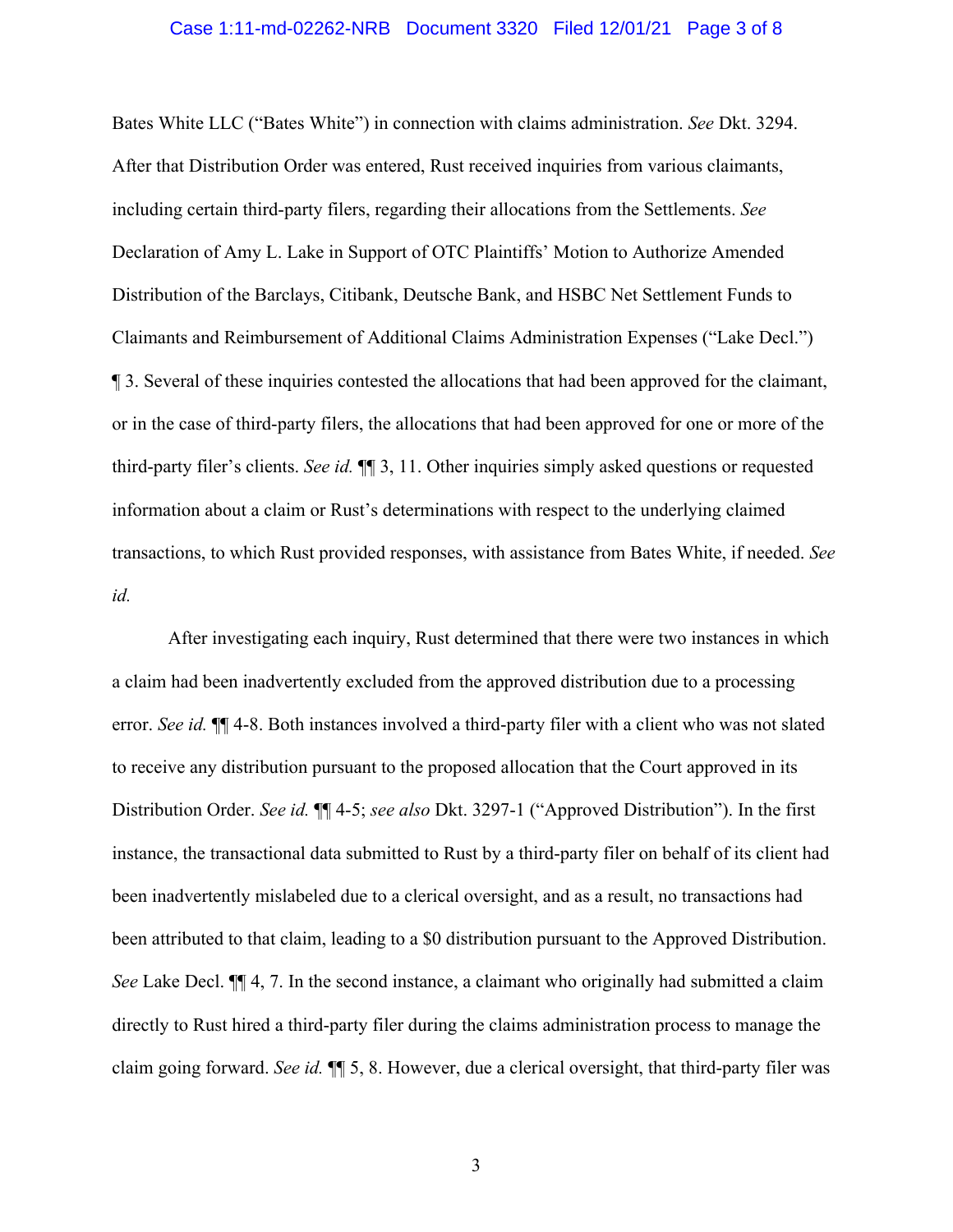### Case 1:11-md-02262-NRB Document 3320 Filed 12/01/21 Page 4 of 8

inadvertently not linked to the claimant in Rust's database. *See id.* ¶ 8. Transactional data submissions by the third-party filer on behalf of the claimant therefore were not attributed to the claim, leading similarly to a \$0 distribution. *Id.*

After discovering these errors and in consultation with Class Counsel, Rust provided the previously misplaced transactional data submitted by these two third-party filers to Bates White for processing and validation. *See id.* ¶ 9. Rust then prepared notifications for both claimants reflecting these data submissions that identified errors in the claim or underlying transactions, similar to the notifications previously provided to claimants in December 2020 and January 2021. *See id.*; *see also* Dkt. 3298 ¶ 25. Both claimants, through the third-party filers acting on their behalf, were provided with an opportunity to correct these identified errors, and their responses were provided to Bates White to process and incorporate into an amended proposed distribution. *See* Lake Decl. ¶¶ 9-10. That amended proposed distribution is submitted as Exhibit 1 to the Guedj Declaration.

Rust also received and investigated numerous additional inquiries received after the entry of the Distribution Order, including inquiries from both of the aforementioned third-party filers concerning other clients. *See* Lake Decl. ¶ 11. Rust, in consultation with Class Counsel, determined that no other changes to the Approved Distribution should be made, as the issues contained in those inquiries—none of which were primarily attributable to a clerical oversight by the Claims Administrator—had not been raised by claimants in response to the notifications they previously received. *See id.* Rust has communicated these determinations to the entities involved, and no entity has indicated that it would seek to challenge those determinations before this Court. *See id.*  $\parallel$  11. As such, the Claims Administrator will promptly cause the distribution to be made upon the Court's order approving the amended proposed distribution.

4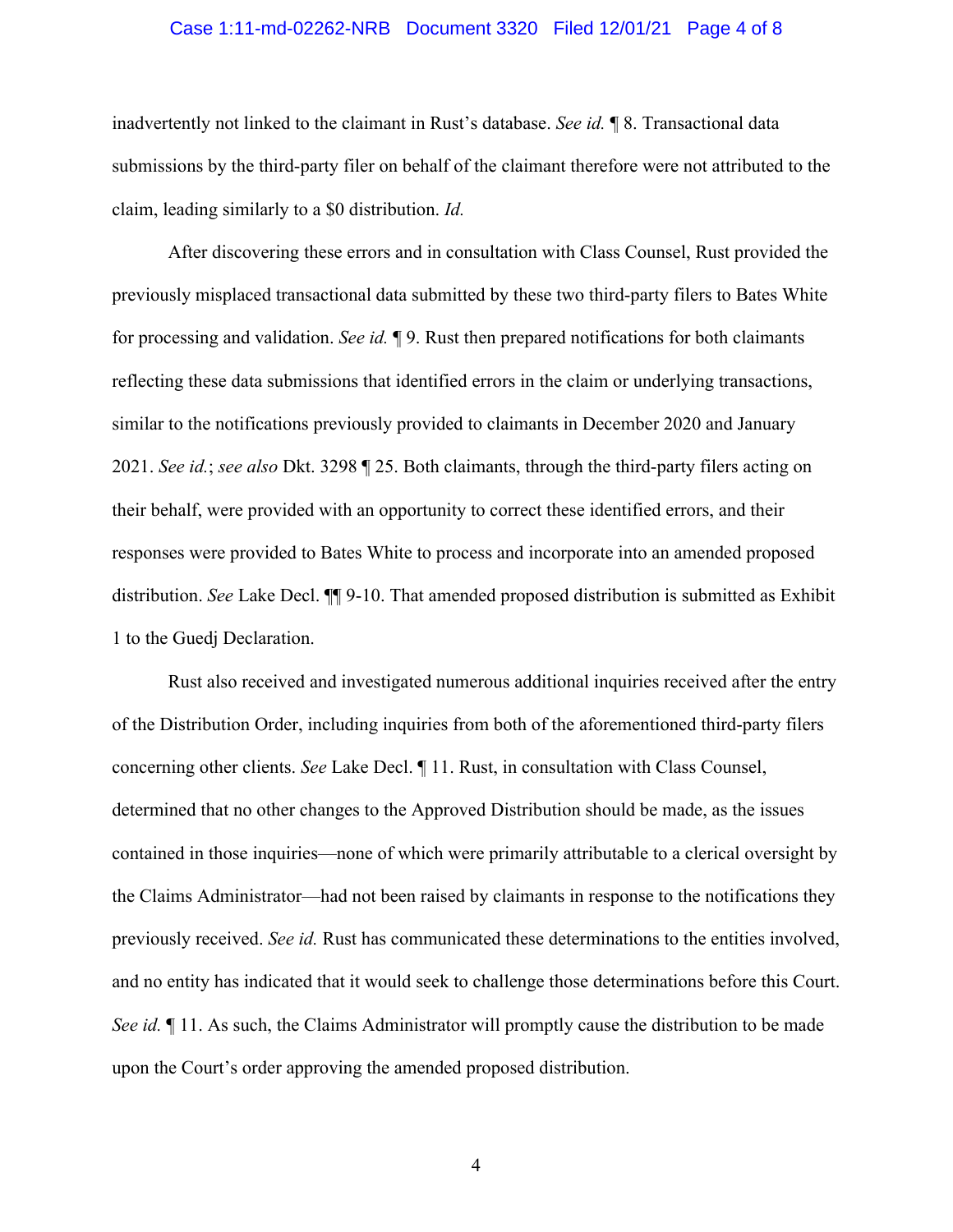#### Case 1:11-md-02262-NRB Document 3320 Filed 12/01/21 Page 5 of 8

Finally, the Court previously authorized the reimbursement of expenses associated with the claims administration process. *See* Dkt. 3300 ¶¶ 3-4. None of those approved expenses have yet been disbursed. *See* Declaration of Geng Chen in Support of OTC Plaintiffs' Motion to Authorize Amended Distribution of the Barclays, Citibank, Deutsche Bank, and HSBC Net Settlement Funds to Claimants and Reimbursement of Additional Claims Administration Expenses ("Chen Decl.")  $\parallel$  5. As the various claimant inquiries received by Rust after the entry of the Distribution Order are now resolved, Class Counsel intends to proceed with the disbursement of the previously approved amounts set forth at paragraphs 3 and 4 of the Distribution Order forthwith. *See* Dkt. 3300 ¶¶ 3-4. Furthermore, although the prior approved amounts included estimated costs for Bates White's services through the end of the distribution process, *see* Dkt. 3297 ¶ 35, in light of the unexpected costs associated with processing and validating the transactional data associated with the two claimants discussed above, as well as recalculating the *pro rata* allocation to account for these two claimants' valid transactions, Class Counsel respectfully requests that the Court authorize an additional reimbursement of \$65,711.25 for actual Bates White expenses incurred after the submission of the original Motion for Distribution. *See* Guedj Decl. ¶ 6. This additional amount also reflects Bates White's assistance in investigating the numerous claimant inquiries—some of which were extensive—for which the Claims Administrator does *not* recommend any changes to the Approved Distribution, as well as assistance in responding to claimant requests for information regarding the transactions underlying their claims. *See id.*; *see also* Lake Decl. ¶ 11. Class Counsel also respectfully requests that the Court authorize reimbursement of up to \$35,000 in estimated additional costs for Bates White's services through the end of the distribution process, to be disbursed as incurred. *See* Guedj Decl. ¶ 6. Class Counsel does not seek any additional

5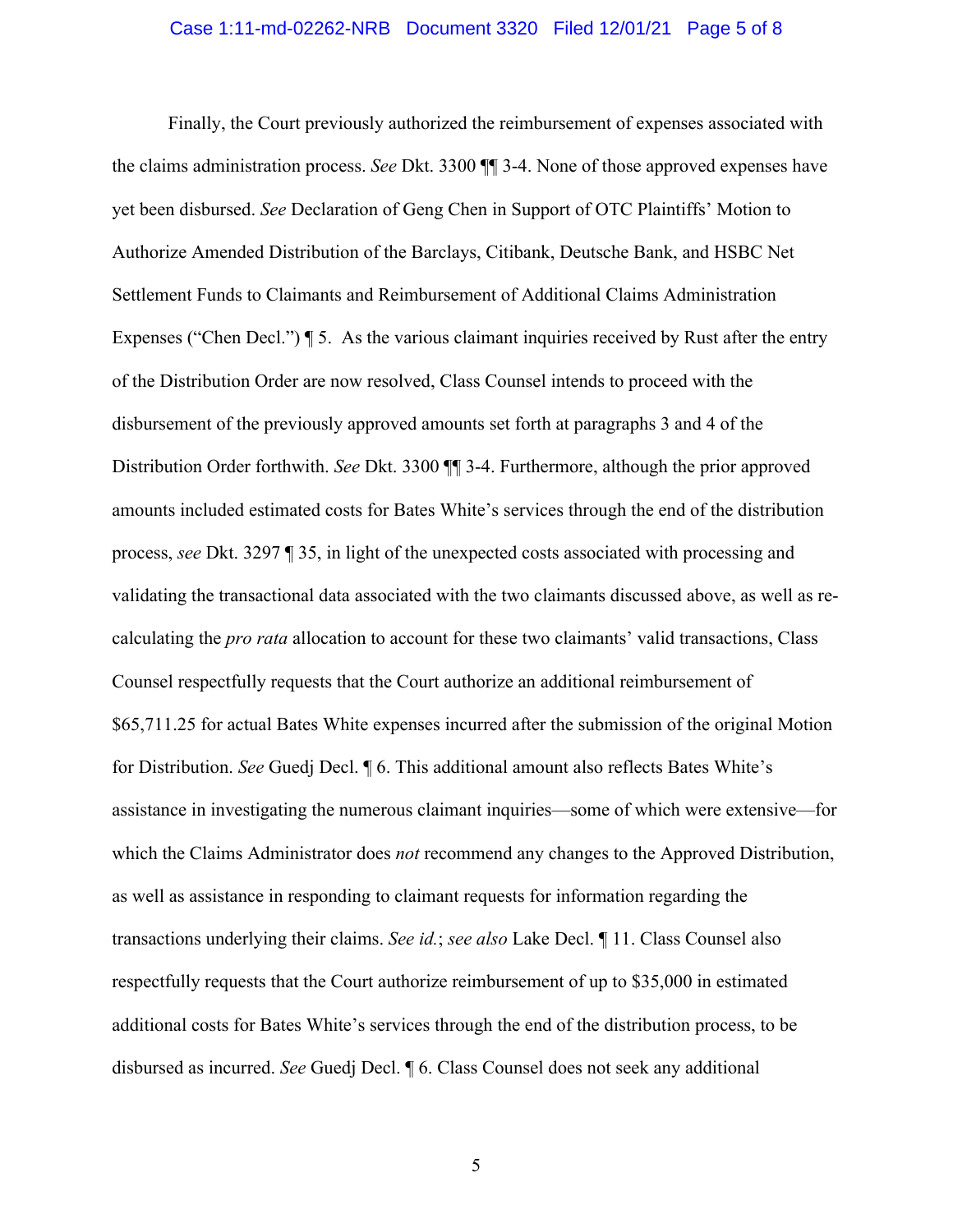### Case 1:11-md-02262-NRB Document 3320 Filed 12/01/21 Page 6 of 8

reimbursement for the services of the Claims Administrator in connection with the amended proposed distribution or for the remainder of the distribution process.

\* \* \*

 For the foregoing reasons, Class Counsel respectfully requests that the Court enter the amended proposed order attached to this motion and authorize the amended proposed distribution for the Settlements between the OTC Plaintiffs and Barclays, Citi, Deutsche Bank, and HSBC, and the reimbursement of an additional \$65,711.25 for actual expenses incurred and up to \$35,000 for estimated expenses through the end of the distribution process.

Dated: December 1, 2021

By: /s/ Michael D. Hausfeld

Michael D. Hausfeld Hilary Scherrer Nathaniel C. Giddings HAUSFELD LLP 888 16th Street, N.W., Suite 300 Washington, DC 20006 Telephone: (202) 540-7200 Facsimile: (202) 540-7201 mhausfeld@hausfeld.com hscherrer@hausfeld.com ngiddings@hausfeld.com

Gary I. Smith, Jr. HAUSFELD LLP 325 Chestnut Street, Suite 900 Philadelphia, PA 19106 Telephone: (215) 985-3270 Facsimile: (215) 985-3271 gsmith@hausfeld.com

### /s/ William Christopher Carmody

William Christopher Carmody (WC8478) Arun Subramanian (AS2096) Seth Ard (SA1817) Geng Chen (GC2733) SUSMAN GODFREY L.L.P. 1301 Avenue of the Americas, 32nd Fl. New York, NY 10019-6023 Telephone: (212) 336-3330 Facsimile: (212) 336-8340 bcarmody@susmangodfrey.com asubramanian@susmangodfrey.com sard@susmangodfrey.com gchen@susmangodfrey.com

Marc M. Seltzer Glenn C. Bridgman SUSMAN GODFREY L.L.P. 1900 Avenue of the Stars, Suite 1400 Los Angeles, CA 90067-6029 Telephone: (310) 789-3100 Facsimile: (310) 789-3150 mseltzer@susmangodfrey.com gbridgman@susmangodfrey.com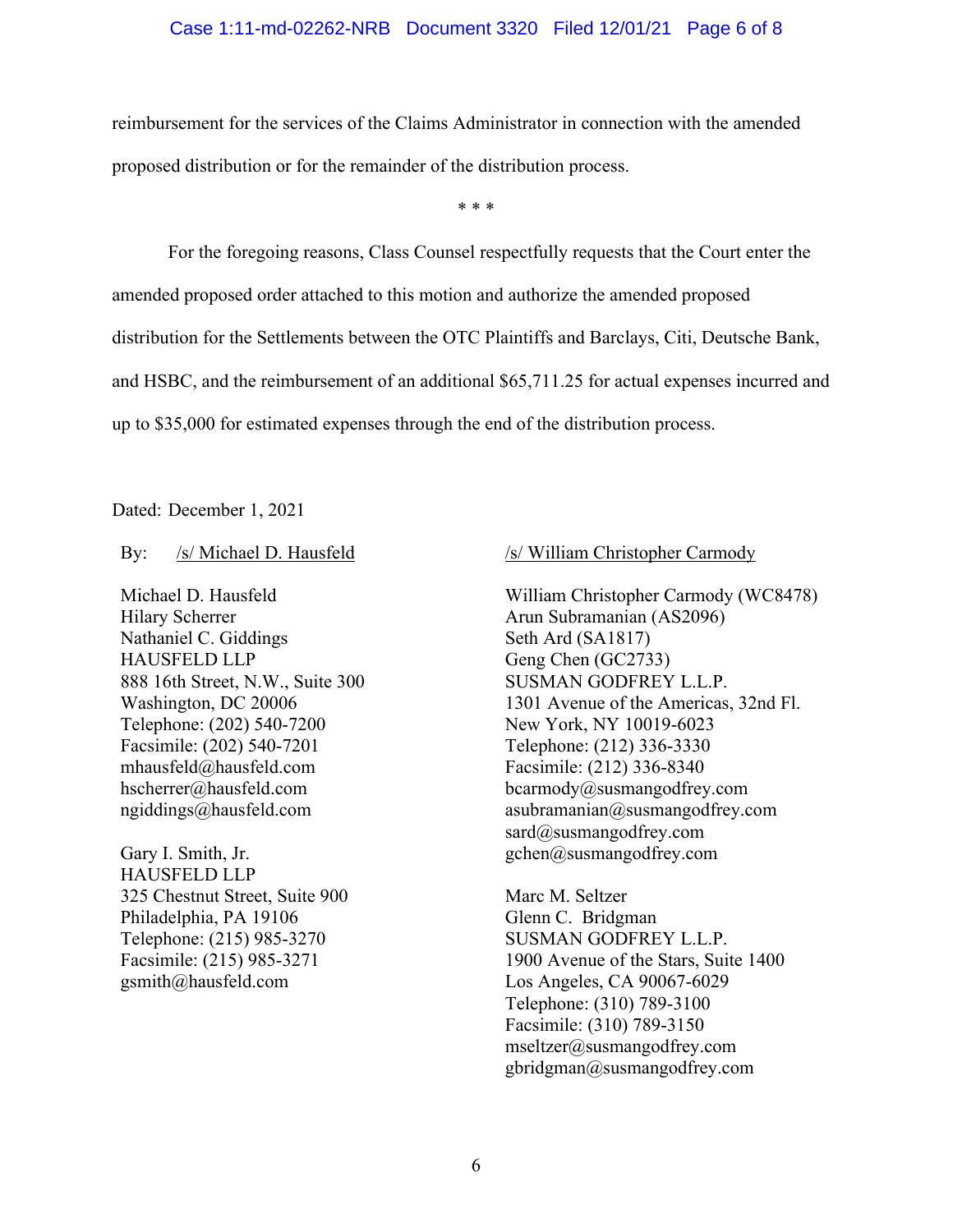Matthew Berry Drew D. Hansen SUSMAN GODFREY L.L.P. 1201 Third Avenue, Suite 3800 Seattle, WA 98101-3000 Telephone: (206) 516-3880 Facsimile: (206) 516-3883 mberry@susmangodfrey.com dhansen@susmangodfrey.com

Barry C. Barnett (BB1984) Karen Oshman Michael Kelso SUSMAN GODFREY L.L.P. 1000 Louisiana Street, Suite 5100 Houston, TX 77002-5096 Telephone: (713) 651-9366 Facsimile: (713) 654-6666 bbamett@susmangodfrey.com koshman@susmangodfrey.com mkelso@susmangodfrey.com

*Co-Lead Class Counsel for the OTC Plaintiffs*